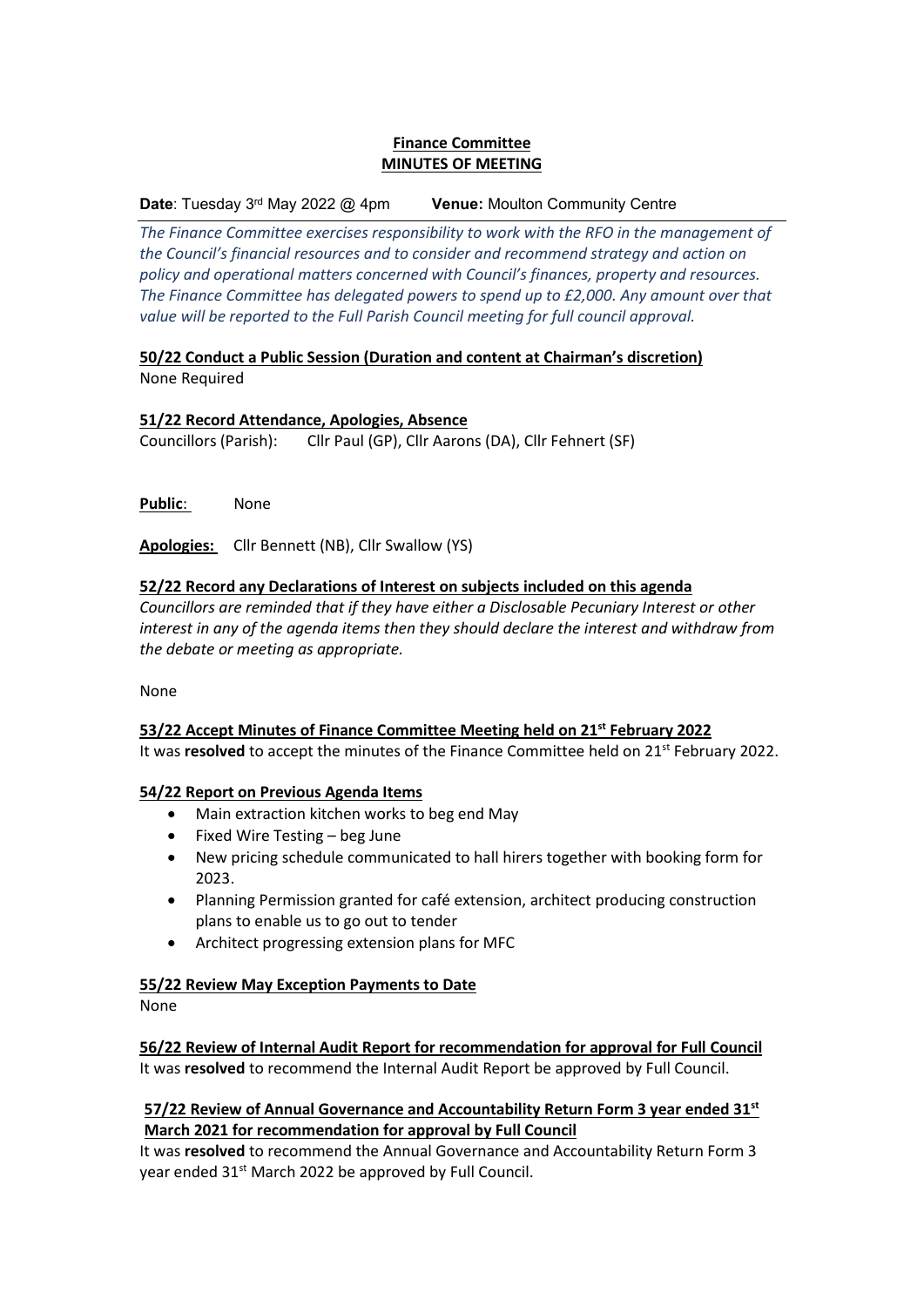# **58/22 Review of Section 1 Annual Governance Review Section 1 for recommendation for approval by Full Council**

It was **resolved** to recommend the Annual Governance Review Section 1 year ended 31<sup>st</sup> March 2022 be approved by Full Council.

# **59/22 Review of Section 2 Accounting Statements, Annual Governance and Accountability Return 2021/22 Form 3 for recommendation for approval by Full Council**

It was **resolved** to recommend Section 2 Accounting Statements, Annual Governance and Accountability Return 2021/22 Form 3 be approved by Full Council.

**60/22 Review of Explanation of Significant Variances for approval by Full Council**  It was **resolved** to recommend the Explanation of Significant Variances be approved by Full Council.

## **61/22 Discuss Bad Debt of £2299.79 unpaid rent and recommend debt be written off by Full Council**

It was **resolved** to recommend the bad debt of £2299.79 unpaid rent be written off by Full Council

## **62/22 Review of End of Year Accounts Ended 31st March 2022 for recommendation for approval by Full Council:**

All councillors had received a copy of the following information including an explanation of variances from budget code:

Detailed Income and Expenditure Account year ended March 31st 2022 and Budget Discrepancy Document March 2022

Bank Reconciliation Statements year ended March 31st 2022

Ear Marked Reserves year ended March 31st 2022

Public Works Loan Board Loans Summary

It was **resolved** to recommend approval of the above information by Full Council.

Confirmation has been received from WNC that the £76k forward funding contribution to the completion of the 3G pitch at Moulton Football Cub has not been repaid directly from CIL payments and will need to be repaid by MPC in December 2022.

The EO reported that the first half of the precept amount - £181,500 had been received

Cllr Paul reported that the following monies had been received: **Successful Grant applications**: CIO - £5,000 – WNC Community Grant

## **63/22 Review Level of General Reserves and Recommend for approval by Full Council**

It was **resolved** to recommend for approval by Full Council the sum of £107,171.74 be held in General Reserves.